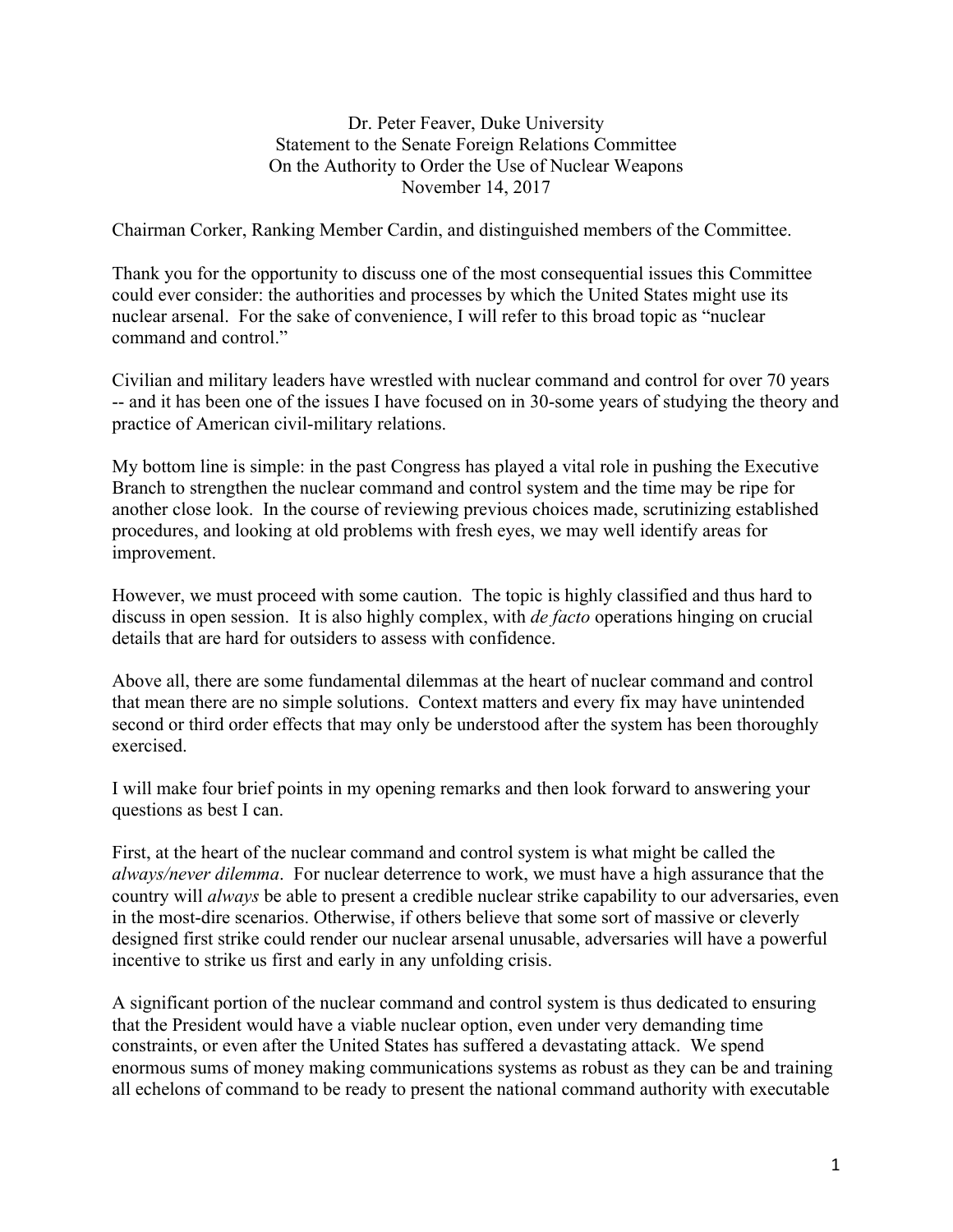options under any conditions. Design features that increase the risk of failure – that would cause the system to fail impotent, rather than merely fail safe -- could undermine deterrence.

However, because even a single nuclear detonation would be so consequential and might trigger an escalatory spiral that would lead to civilization-threatening outcomes, we must also have a high assurance that there would *never* be an accidental or unauthorized use of nuclear weapons.

A significant portion of the nuclear command and control system is devoted to safety and security measures designed to minimize these risks. U.S. nuclear weapons are equipped with environmental sensing devices that inhibit nuclear detonation unless the weapon experiences the exact sequence of physical effects – spin, gravity, change in altitude, etc. – that would be associated with an intended use, thus ensuring that the warhead will not detonate simply because it is dropped or bumped. Launch control processes involve complex authentication measures designed to validate that an order is authentically emanating from the national command authority and not some rogue element. During the later period of the Cold War, weapons that were deployed in remote settings close to potential battlefields had protective devices known as Permissive Action Links (PALs) that rendered the weapon inert so that anyone stealing it or trying to use it without proper authorization would be stymied.

The challenge is that measures designed to improve the *always* side of the equation can compromise the *never* side and vice-versa. Pre-delegating the authority to use nuclear weapons and spreading the capability to do so to lower echelons may thwart an enemy's first-strike planning, for example, but it would raise the risk that a weapon might be used in an unauthorized fashion or by someone confused in the fog of battle.

The history of nuclear command and control is a history of civilian and military leaders debating the proper balance between always and never. It is a history of occasional discoveries that the risks on one side or the other side of the ledger were greater than originally understood. And it is a history of improvements – some, like Permissive Action Links, pressed by far-seeing congressional advocates – that may have helped forestall disaster. Even though we never had a truly catastrophic nuclear accident it is now publicly known that there were far too many close calls. Accordingly, our nuclear commanders are wise to be ever-vigilant and open to reexamining existing procedures with fresh eyes.

It is thus of vital national importance that our leaders, our adversaries, our allies, and our citizens have confidence that the nuclear command and control system continues to give due consideration to this always/never dilemma and that we have not inadvertently accepted too much risk of failure on either side. There is no single optimal solution. The right balance depends on the geostrategic context and advances in technology, among other factors, which is why we should never act as if the problem has been "solved." On the contrary, it is a problem that must be managed on an ongoing basis, adjusting as appropriate with other changes.

This brings me to my second major point: we must be willing to invest the requisite funds to keep our technology up to date, but in the nuclear command and control business hardware is trumped by software, and software is trumped by wetware. Hardware refers to the technology: for instance, permissive action links that block the firing mechanism until a proper code is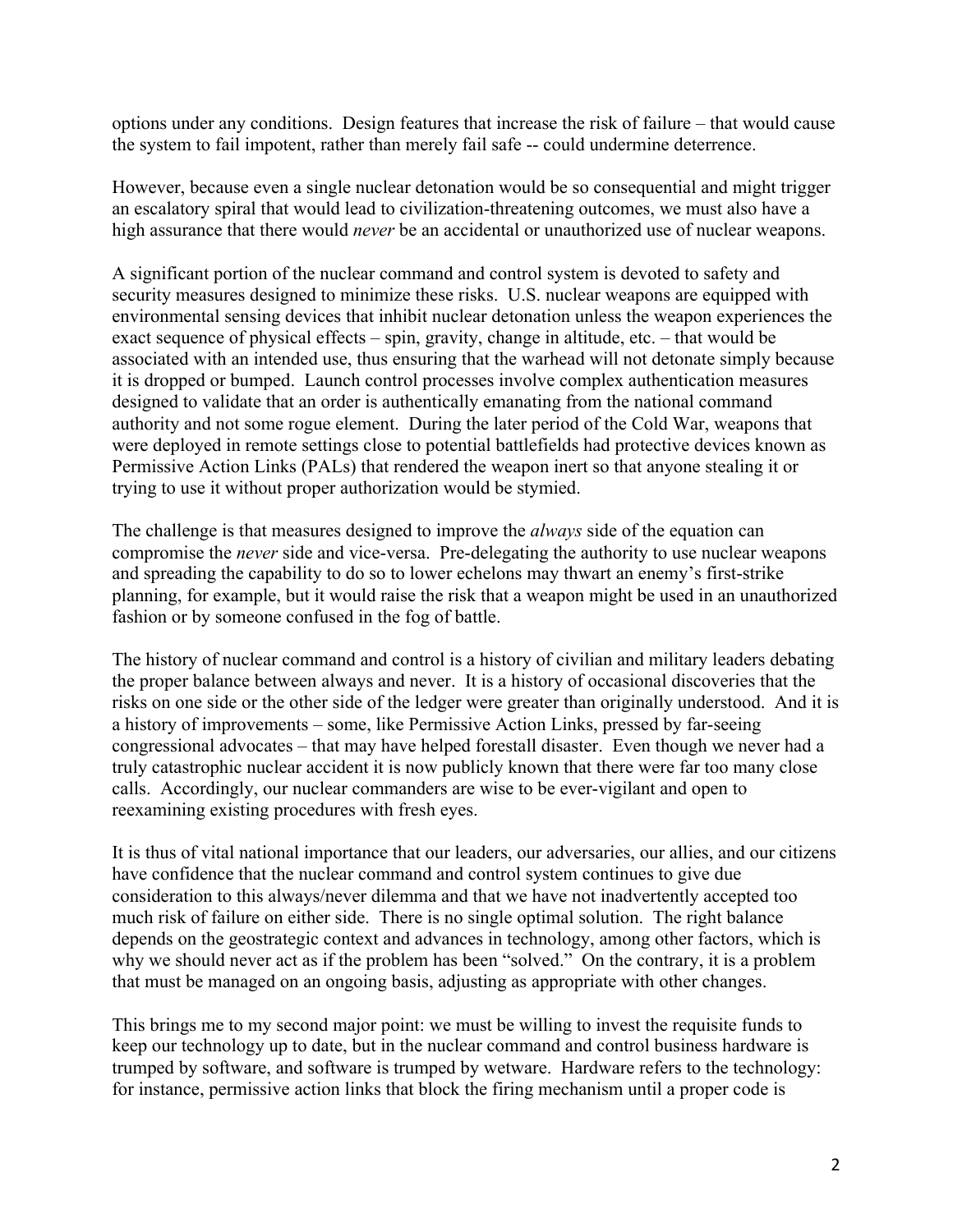inserted. Software refers to the rules and procedures that govern how the hardware is used: for instance, the code-management system that determines who has the PAL codes and who is authorized to disseminate them. Wetware refers to the human element: the reliability of people involved in enforcing the rules and the civil-military relations that form the political context in which the software and hardware operate.

In the past, reviews of the command and control system uncovered hardware flaws that needed to be corrected – for instance, gaps in communications that could be fixed with more modern technology. But more often reviews identified software and wetware problems – for instance, discovering that rules were interpreted in a way that produced unintended effects or discovering that bureaucracies had resorted to understandable "work-arounds" to get around cumbersome procedures and, in the process, introduced uncertainties that were not properly understood by higher authorities. This latter process has been called the "paradox of control:" the more the higher levels of command seek to assert restrictive control of subordinate elements, even at the risk of making those subordinate elements incapable of doing their jobs, the greater is the incentive of those subordinate elements to establish "work-arounds" that the higher authorities may not be aware of or, if they are, may not fully comprehend.

At the end of the day, what would matter most is the human element. Would the President properly understand his/her role and his/her options and wisely weigh the second and third order implications of any decision he/she made? Would the President's advisors be in a position to provide timely counsel and would that counsel shape the President's decisions? Would the various echelons in the chain of command recognize a valid authenticated nuclear use order as also being legal, given the military's deeply ingrained training to refuse to implement any illegal order? Would lower level operators, the proverbial "button pushers," carry out their fateful assignment in light of what is now known about the risks of nuclear war? Indeed, would subordinate elements of the command and control system do what they were supposed to -- no more and no less -- but with appropriate judgment?

This last point cannot be overemphasized. For decades now, it has been technologically possible to build a nuclear command and control system that would eliminate the human element in the launch sequence altogether. Every generation of strategic leaders has understood that such a system would be foolhardy in the extreme. The human element introduces risks, to be sure, but it also introduces the opportunity to mitigate risks.

This brings me to my third major point. The best reforms to the nuclear command and control system would be ones that maximized the opportunity for the human element to mitigate risks by maximizing time for deliberation and assessment. The best reforms are ones that would increase the time that the President and his advisors would have available so as to make considered decisions incorporating the widest set of inputs, including, if possible, inputs from leaders in Congress. Of course, efforts to extend decision times must not run afoul of the always-never dilemma. Reforms that maximized decision time but rendered the nuclear arsenal unusable in a crisis or conventional conflict would undermine deterrence and could actually make a nuclear war more, not less, likely. Moreover, measures aimed at providing radical solutions at the hardware level risk being undone by workarounds at the software or wetware levels. Nevertheless, investments -- even costly investments -- in systems that buy more decision time in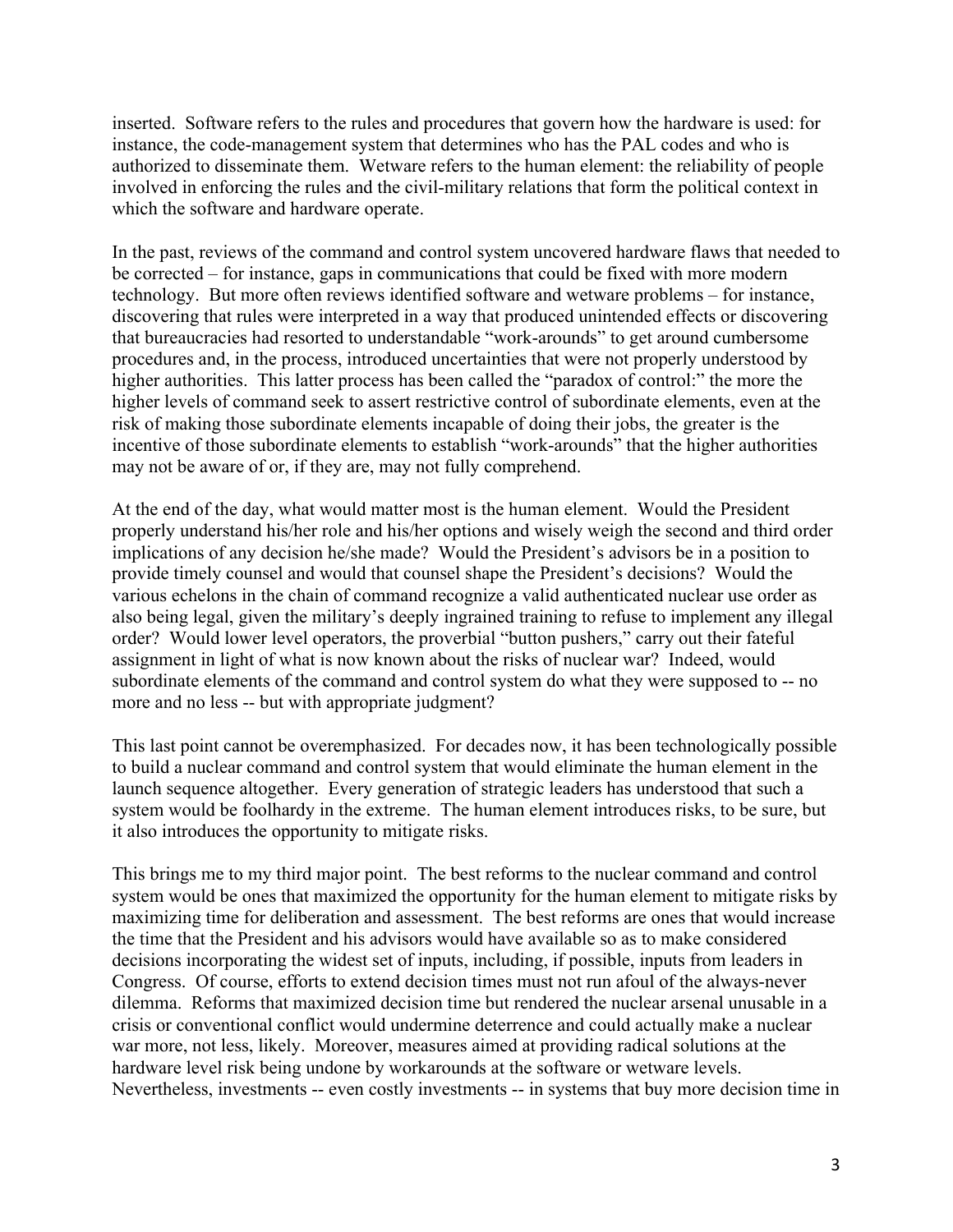crises are likely among the wisest expenditures we can make. For instance, enhanced missile defenses may be a prudent option in light of the growing threat from North Korea – one that gives the President more time to assess before reacting. And upgrading communications systems to ensure that the President will have immediate access to all of his/her relevant advisors even under demanding scenarios would be a prudent investment in national security.

Earlier generations of strategic leaders found ways to improve the nuclear command and control system without exacerbating the always/never dilemma and, speaking as a citizen, I would ask the current generation of strategic leaders to do the same. However, I would likewise caution that not every proposed reform would actually reduce nuclear risks.

This brings me to my fourth and final point: the time is ripe for a fresh look. The Trump Administration is going through a Nuclear Posture Review right now and, presumably, the adequacy of the nuclear command and control system is a priority focus of that review. Changes in communications technologies and rapidly evolving cyber threats alone would justify a fresh examination. It is likely that the command and control system is overdue for some major (and expensive) upgrades. At the same time, the geostrategic environment today is markedly different. Threats that were warned about five years ago have become urgent realities today. North Korea is only the most vivid example of this; a confrontational Russia and an assertive China have dramatically changed our threat picture. The nuclear command and control system is likely facing new strains because of these developments. And, finally, our divisive political environment has raised new doubts about the effectiveness of all our branches of government to wield the power they possess responsibly. In that context, a thoroughgoing review of nuclear command and control could help shore up public confidence in this vital area.

Outside experts have suggested many possible improvements that are worth considering. One proposal calls for clarifying the chain of command to ensure that lower-echelons know that any order to use nuclear weapons has been adequately vetted. Another proposed approach recommends requiring certifications by additional cabinet officials of launch orders under certain circumstances. Still another proposal calls for specifying certain scenarios that would require prior consultation with Congress before a nuclear use order would be deemed legal. All of these proposals raise important constitutional questions about usurping the President's authorities; I am not a lawyer but I will point out that the precise distribution of powers among the branches related to military decision-making has never been entirely clear, and so reforms that raise the hoary war powers issue, particularly in the nuclear area, are especially fraught. But there may be reforms that pass constitutional muster while also enhancing the ability of the President to wield his/her commander-in-chief powers in the most effective and responsible way possible. Finding those should be an urgent priority for this and other responsible legislative and executive bodies.

Because the actual operations of the current system are exceedingly complex, I would recommend great caution before legislating any particular fix. Nevertheless, Congress can play an important role in strengthening nuclear command and control. Congress can stipulate that the NPR explicitly address these questions. Moreover, Congress will have multiple opportunities to give input through the authorization and appropriation process for the ongoing modernization of the nuclear arsenal.